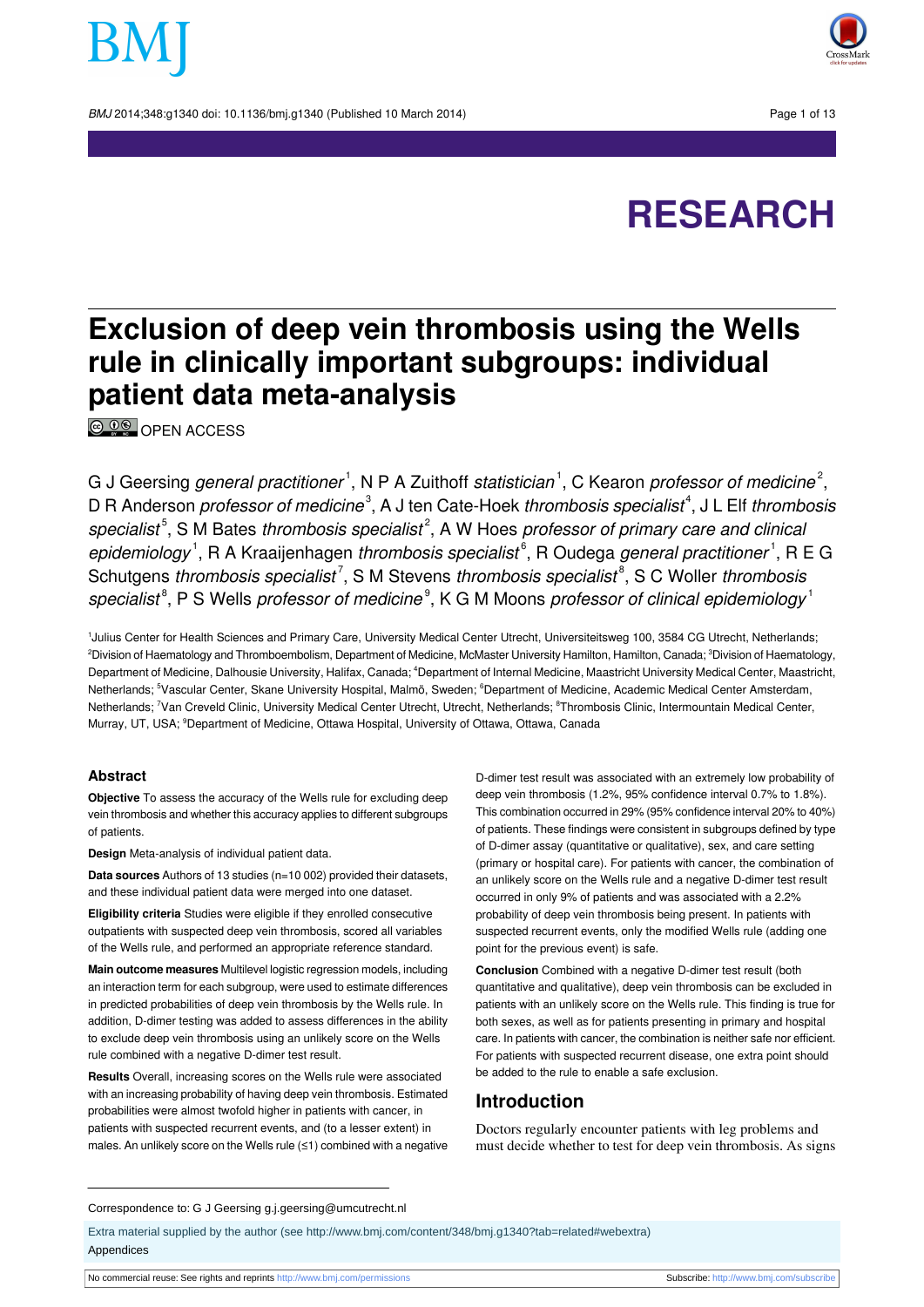and symptoms can be non-specific, many patients require additional diagnostic testing; the consequences of missing an event can be fatal (for example, pulmonary embolism).<sup>1</sup> In recent studies, the prevalence of thrombosis in suspected patients was only around 10-15%, suggesting that doctors have a low threshold for diagnostic testing.<sup>23</sup> Various clinical decision rules have been developed to improve the clinical investigations for suspected deep vein thrombosis. These rules combine different clinical factors to yield a score, which is then used to estimate the probability of deep vein thrombosis being present. The most widely used clinical decision rule is probably that developed by Wells and colleagues (table  $1 \cup$ ).<sup>1</sup> Many studies have shown that it is safe to withhold anticoagulant treatment without further diagnostic testing in patients with a low score on the Wells rule combined with a negative D-dimer test result.<sup>4</sup>

The validity of the Wells rule has, however, also been questioned in various subgroups of patients. For example, one study in primary care concluded that the combination of a low score on the Wells rule and a negative D-dimer test result was unsafe, as it was associated with an unacceptably high proportion of missed cases.<sup>5</sup> Also, some argue that the Wells rule is less safe in patients with an active malignancy<sup>67</sup> or suspected recurrent deep vein thrombosis,<sup>8</sup> and in male patients,<sup>9</sup> because in all these subgroups the actual prevalence of deep vein thrombosis is higher in the group suspected of having the condition. Therefore, although the Wells rule seems to be a valid tool in the clinical investigation of suspected deep vein thrombosis in unselected patients, its validity in various clinically important subgroups is unclear; most original diagnostic studies on deep vein thrombosis contained few patients in these important subgroups.

To determine whether the Wells rule behaves differently in such subgroups we combined individual patient data from 13 diagnostic studies of patients with suspected deep vein thrombosis (n=10 002).<sup>10-22</sup> Such meta-analyses of individual patient data (data of individual studies combined at patient level) provide a unique opportunity to perform robust subgroup analyses.

#### **Methods**

#### **Study identification**

Based on a previous meta-analysis<sup>1</sup> as well as contacts with experts in the specialty, we contacted all known principal investigators of published primary studies on the diagnosis of deep vein thrombosis that met the inclusion criteria. To check for additional papers, we performed an updated search using a validated algorithm for finding diagnostic studies.<sup>23</sup> We restricted the search to only new papers that were published after the previous meta-analysis in 2006 (see appendix I on bmj.com). Apart from papers retrieved by our contacts with experts in the specialty, we found no additional papers. We asked the authors for their original datasets in the context of this meta-analysis. Individual patient data were provided anonymously, and for all original publications the contributors had acquired ethical approval (including written informed consent) for each included dataset. No further ethical approval was needed for this meta-analysis.

#### **Study selection**

Studies needed to fulfil several criteria to be included in the individual patient dataset. They had to recruit consecutive outpatients with suspected deep vein thrombosis; contain a dataset with all predictors that form the Wells rule; include categorisation of patients using the Wells rule, before venous imaging (reference test); have the results of any D-dimer testing

available before reference testing; and document the presence or absence of proximal deep vein thrombosis by an acceptable reference test. Acceptable such tests were either compression ultrasonography or venography at initial presentation, or, if venous imaging was not performed, an uneventful follow-up for at least three months.

#### **Construction of individual patient level dataset**

From each original dataset we identified all diagnostic tests or predictors included in the Wells rule, the results of D-dimer testing (quantitative or qualitative), and the presence or absence of deep vein thrombosis based on any combination of the three reference tests. Furthermore, we documented the patients' age, sex, and presence or absence of previous deep vein thrombosis.

To avoid the bias from excluding patients with missing data (see appendix II on bmj.com for information on the proportion of missing values perstudy), we used a multivariable regression technique to impute missing values within each study.<sup>24-26</sup> We imputed missing values per dataset only.<sup>27</sup> The proportion of missing values that were imputed in our individual patient dataset ranged from less than 1% for the presence or absence of deep vein thrombosis to 5% for the Wells rule variable "alternative diagnosis as likely as or more possible than deep vein thrombosis." In five studies, D-dimer test results were not available for this individual patient data analysis, either because in the particular study D-dimer testing was not carried out or because D-dimer test results could not be provided by the original study group.<sup>10 12 15 16 20</sup> As we imputed per dataset, these missing D-dimer test results were not imputed. Accordingly, D-dimer test results were available in 7625 patients.

After imputation, we merged all datasets into one individual patient dataset. Construction of the individual patient dataset, including the imputation, was performed in SPSS (version 18.0 (PASW), IBM, Chicago, IL).

#### **Statistical analyses**

To analyse the accuracy of the Wells rule to exclude or include the presence of deep vein thrombosis for each subgroup, we used logistic regression modelling with the observed presence or absence of deep vein thrombosis as the outcome. As with each individual patient dataset, patient data were inherently clustered within the 13 different studies. Accordingly, patients within a study are more alike than two randomly chosen patients from different studies, which will possibly affect the accuracy (or the associations) of the predictors in the Wells rule. We accounted for this clustering using multilevel logistic regression techniques, with the levels being patients within studies (a so-called one step model).<sup>28-33</sup> Following methodological recommendations, we included a random effect for the intercept (related to the prevalence of deep vein thrombosis in each original study), whereas we assessed the effect of each covariate using a fixed effect approach.<sup>34 35</sup>

We used various (multilevel) logistic regression models to assess the impact of each a priori defined subgroup on the performance of the Wells rule. The first basic model used the Wells rule score as the only covariate. Using the intercept and regression coefficient of this model, we calculated the mean predicted probabilities of deep vein thrombosis (with corresponding 95% confidence intervals) for each score on the Wells rule. To check the robustness of this model, we compared these mean predicted probabilities of deep vein thrombosis with actual observed rates (including a range of this deep vein thrombosis rate) over the different included studies. To determine if the Wells rule should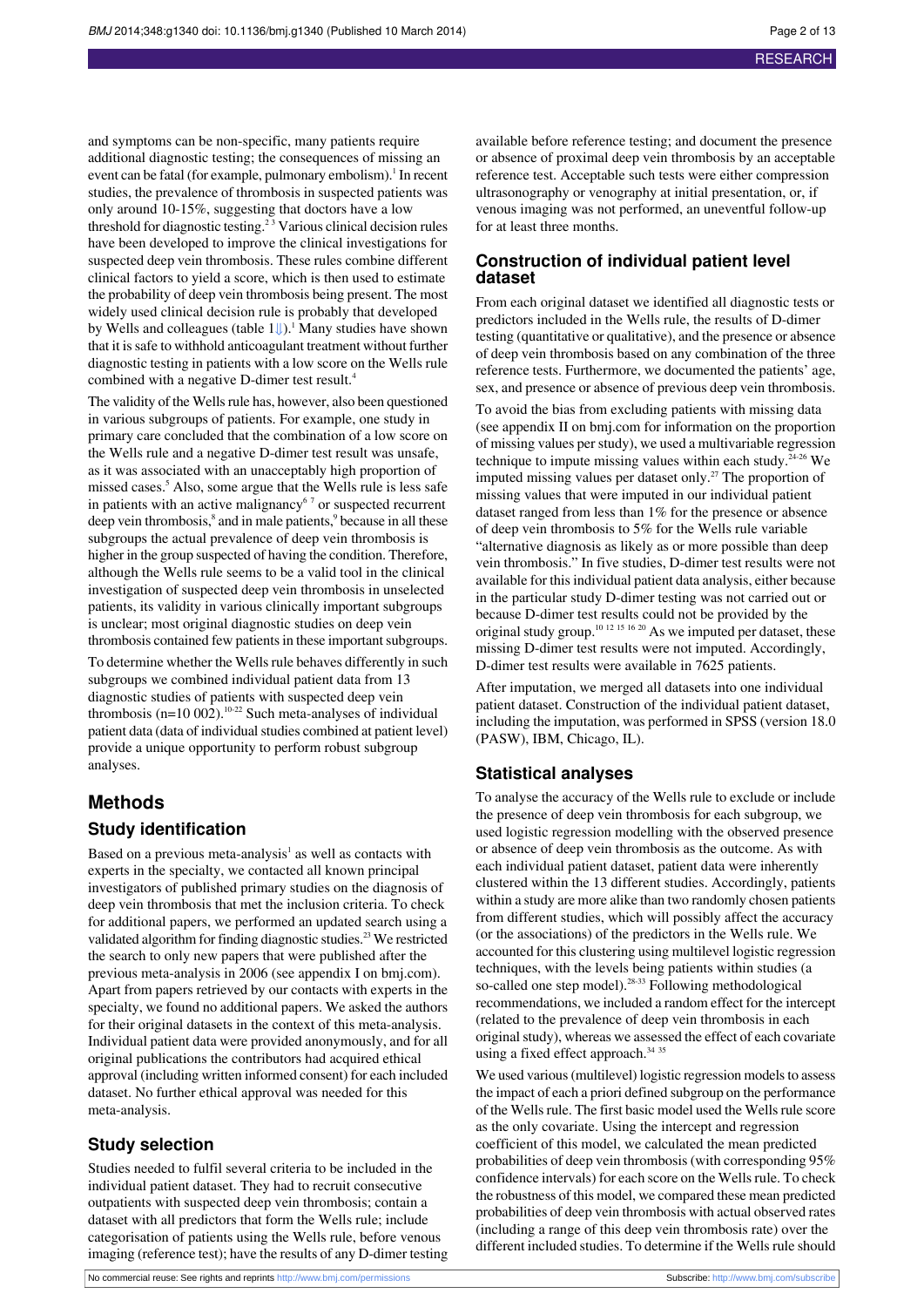be applied differently for each subgroup we extended this basic model with a covariate for each subgroup, plus an interaction term for the Wells rule score with that subgroup variable (separately per subgroup covariate). Again, we used these models to compute the mean predicted probabilities of deep vein thrombosis for each score on the Wells rule, given the presence (or absence) of that particular subgroup variable. We a priori defined several subgroup variables: care setting (primary or hospital), presence of an active malignancy, male or female sex, and a history of deep vein thrombosis.

Next, we quantified to what extent the addition of a negative D-dimer test result (as reported in the original studies) to an unlikely Wells rule score  $(\leq 1)$  enhanced the exclusion of deep vein thrombosis persubgroup. Using a similar approach as with the subgroup analyses of the Wells rule, we estimated the mean predicted probabilities of deep vein thrombosis (with 95% confidence intervals) for patients with a low score on the Wells rule (≤1) combined with a negative D-dimer test result per subgroup; this is the failure rate of the Wells rule in each subgroup. In addition, the proportion of patients in whom deep vein thrombosis can possibly be excluded based on a low score on the Wells rule and a negative D-dimer test result is also an important measure of the value of the Wells rule in each subgroup. This proportion is often called the efficiency of the rule. Hence, in each patient the ability of the Wells rule to exclude deep vein thrombosis—that is, a low score on the Wells rule (≤1) combined with a negative D-dimer test result—as either present or not present. In a similar fashion to the multilevel logistic models that were used to estimate mean predicted probabilities of deep vein thrombosis, we constructed a model using this observed exclusion ability as outcome, and the presence or absence of the subgroup variables as covariates. Accordingly, we calculated the mean predicted efficiency proportions (with corresponding 95% confidence intervals) per subgroup. We repeated the analyses for the overall failure rate and efficiency, adding type of D-dimer assay to the model: a quantitative versus a qualitative assay. For the quantitative assays we used the cut-off for the D-dimer test as reported in the original publication (usually <500 µg/L). Qualitative (point of care) assays only reported a positive or negative test result. Similarly, we assessed the impact of prevalence on these estimates by adding the (logit transformed) prevalence of each study as a covariate to the failure rate and efficiency models.

Finally, we performed additional analyses aimed at illustrating the heterogeneity between the studies included in our individual patient dataset. To do so, we calculated prediction intervals around our model estimates (this is, the probability of deep vein thrombosis) for each Wells rule score.<sup>30</sup> In contrast with a confidence interval (that provides information on the precision of our model estimates), a prediction interval illustrates the heterogeneity of our results and basically can be seen as the range of possible probabilities of deep vein thrombosis (given our individual patient dataset) for each Wells rule score that can be expected in a new study. Following methodological recommendations, we calculated these prediction intervals using the variability around the average intercept (random effects model).<sup>34 35</sup> To explain observed heterogeneity of our results, we added (logit transformed) prevalence to this model as well. All statistical analyses were performed using R version 2.10.0, in particular the lme4 package (R foundation for Statistical Computing, [www.R-project.org\)](http://www.R-project.org/).

#### **Results**

#### **Included studies**

The final individual patient dataset included 10 002 patients who were enrolled in 13 studies in Canada, the Netherlands, the United States, and Sweden (table 2[⇓](#page-7-0) and figur[e⇓](#page-12-0)). Patient management was guided by the Wells rule in seven studies,  $^{10-12}$  14 15 19 22 whereas four studies validated the Wells rule.<sup>13 17</sup> <sup>18 21</sup> Two studies were originally designed to determine whether serial testing was needed in patients with an initial normal ultrasonogram (either by ultrasonography repeated after one week or venography in patients with a positive D-dimer test result).<sup>16 20</sup> Ten studies included hospital care outpatients<sup>10-12 14-17 19 20 22</sup> and three studies included primary care outpatients.<sup>13</sup> <sup>18</sup> <sup>21</sup> Inpatients were not included in any of the studies. Of the 10 002 patients, 1864 (19%) had proximal deep vein thrombosis. The median age was 59 years and 62% of patients were female.

#### **Overall accuracy of Wells rule and accuracy in various subgroups**

Table 3[⇓](#page-8-0) presents the mean predicted probabilities for each score on the Wells rule. These mean predicted probabilities of deep vein thrombosis are compared with the mean actual observed rate from the included studies (table 4[⇓\)](#page-9-0), showing overall good agreement between the predicted and observed probabilities (see appendix III on bmj.com for details of the raw data from our individual patient dataset used to calculate these actual observed rates, per study). Table 4 also illustrates the heterogeneity (and prediction intervals) around these model estimates that were largely explained by differences in prevalence of deep vein thrombosis in our included studies. In both the overall analysis, as in the analyses for all subgroups, an increasing score on the Wells rule was correlated with a higher predicted probability of deep vein thrombosis. However, even with a Wells rule score of −2, the actual probability was around 5% (range 2.0-5.9%). Therefore deep vein thrombosis cannot be excluded using the Wells rule in isolation. Also, notably for lower scores on the Wells rule (roughly up to a score of 1), predicted probabilities of deep vein thrombosis were almost twice as high in patients with a history of deep vein thrombosis, patients with cancer, and, to a lesser extent, males.

#### **Exclusion safety and efficiency using a dichotomised Wells score and D-dimertesting**

Table 5[⇓](#page-10-0) shows the mean predicted probability of deep vein thrombosis in patients with a low score on the Wells rule  $(\leq 1)$ combined with a negative D-dimer test result (that is, the failure rate). In the overall analyses, this failure rate was 1.2% (95% confidence interval 0.7% to 1.8%). Given that even invasive venography cannot find all cases, a failure of up to 2% is often deemed as acceptable.<sup>18</sup> This acceptability threshold was only crossed for patients with cancer and for those with a history of deep vein thrombosis.

In addition to safety, the efficiency of a rule-out strategy is important, as an effective strategy must exclude deep vein thrombosis in a substantial proportion of patients. The Wells rule combined with a negative D-dimer test result remained highly efficient among subgroups, except for patients with cancer (efficiency 9.1%, 95% confidence interval 5.5% to 14.7%). Excepting patients with cancer, deep vein thrombosis can be excluded using the Wells rule and D-dimer testing in about 1 in every 3 patients (range of efficiency 23-43%, see table 5). Exclusion efficiency was highest if the Wells rule was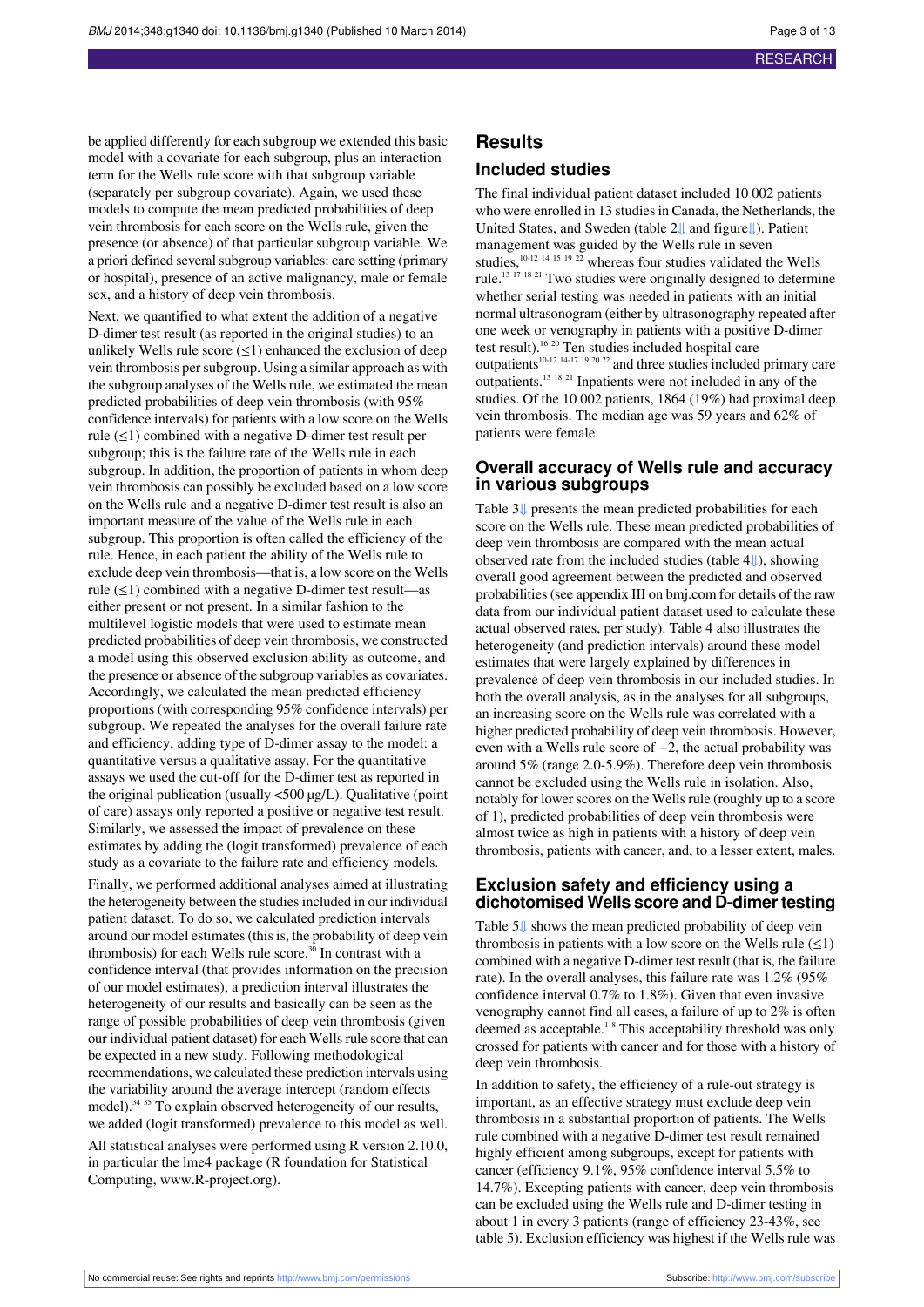combined with a qualitative D-dimer test in a low prevalence population (prevalence 5%), whereas this did not result in an unacceptably high increased failure rate; table [6⇓](#page-11-0). (See appendix IV on bmj.com for a more detailed description of all the models used for the analyses.)

#### **Discussion**

We performed a comprehensive diagnostic individual patient data meta-analysis of 13 studies on the diagnostic accuracy of the Wells rule for excluding deep vein thrombosis. Our dataset included 10 002 patients with suspected deep vein thrombosis, with 1864 confirmed cases. This large individual patient data meta-analysis enabled us to perform more robust subgroup analyses on clinically important subgroups than in the individual studies.

An increasing Wells rule score was associated with a higher probability of deep vein thrombosis, yet even with the lowest score, deep vein thrombosis cannot be excluded without adding D-dimer testing to the rule. In additional analyses, this finding was also true in patients in whom an alternative diagnosis than deep vein thrombosis was deemed more likely (data not shown). We found no clinically important differences for the accuracy of the Wells rule in males or females, or in patients presenting in primary or hospital care. For all these subgroups, whether combined with a qualitative or a quantitative D-dimer test, less than 2% of cases were missed; thus enabling a safe exclusion of deep vein thrombosis in these subgroups. In patients with cancer, the mean predicted probability was almost twofold higher, notably for lower scores on the Wells rule. As a result, even when a low score on the Wells rule is combined with a negative D-dimer test result, the probability of deep vein thrombosis crossed the commonly accepted safety threshold of missing a maximum proportion of 2% of deep vein thrombosis cases in these patients.

#### **Strengths and limitations of this study**

The strength of this analysis is that it includes individual patient data from more than 10 000 patients with suspected deep vein thrombosis, with almost 2000 confirmed cases. Yet, for full appreciation of our findings, several points should be discussed in more detail.

Firstly, one validation study by Oudega and colleagues, also included in our analysis, found that the Wells rule in combination with a D-dimer test was not safe for excluding deep vein thrombosis in primary care: at a threshold of ≤1 or ≤0, both combined with a negative D-dimer test result, the authors found a missed proportion of 2.9% and 2.3% missed cases, respectively.<sup>5</sup> <sup>18</sup> Consequently, they decided to develop, validate, and study the impact of a separate rule for primary care (the Oudega rule), with good results.<sup>13 18 21 36</sup> Later, a study performed by van der Velde that indirectly compared this Oudega rule with the Wells rule (using data from a large management study where patient management was guided by the Oudega rule) found similar and safe results for both rules: missed proportion of a low score combined with a negative D-dimer test result 1.4% for the Oudega rule and 1.6% for the Wells rule.<sup>37</sup> Our individual patient data meta-analysis, which included about five times as many patients as these individual studies, confirms that, besides the Oudega rule, the Wells rule seems safe to use for the exclusion of deep vein thrombosis in primary care. Reasons for these conflicting results on the accuracy of the Wells rule in primary care are not entirely clear but could include the fact that in the validation study by Oudega and colleagues a relatively large proportion of patients had

suspected recurrent thrombosis: 24% of all included patients compared with 15% suspected recurrent events in the study by van der Velde.<sup>5 37</sup> The reported high failure rate in the original Oudega publication was based on the calculation of the original Wells rule, $<sup>5</sup>$  whereas this individual patient data meta-analysis</sup> clearly showed that this original Wells rule is unsafe in patients with suspected recurrent deep vein thrombosis.

Secondly, concerns on the preferred diagnostic strategy in patients with cancer and suspected deep vein thrombosis have been raised. The reasons for these concerns are twofold. Firstly, most patients with an active malignancy have increased D-dimer levels, even in the absence of thrombosis, thereby reducing the efficiency of a rule-out approach.<sup>7</sup> Secondly, the pretest probability of deep vein thrombosis in patients with cancer is higher compared with patients without cancer, reducing the negative predictive value of the Wells rule and D-dimer testing.<sup>6</sup> Our individual patient data meta-analysis confirmed both concerns. The combination of a low score on the Wells rule and a negative D-dimer test result in patients with cancer occurred in only 9% of all patients. Moreover, in these low risk patients, deep vein thrombosis wasstill present in 2.2% (95% confidence interval 0.5% to 8.6%); thereby crossing the safety margin of 2% of missed cases.

Thirdly, controversy remains on the value of the Wells rule in patients with suspected recurrent deep vein thrombosis. Leg problems in patients with a history of deep vein thrombosis can be clinically a difficult dilemma, as the probable causes include either an exacerbation of post-thrombotic syndrome or recurrent disease. In addition, recurrent deep vein thrombosis is difficult to confirm even with imaging, and this diagnosis often leads to long term anticoagulation treatment.<sup>38</sup> An incorrect diagnosis commits the patient to an unnecessary risk of bleeding complications. An accurate method to exclude recurrent thrombosis is therefore of high clinical importance. An updated version of the Wells rule was created for this purpose that included one extra point given if a suspected patient has a history of confirmed deep vein thrombosis.<sup>1</sup> Yet, this modified model was never properly validated. In fact, in our individual patient data meta-analysis, seven studies even excluded patients with a history of deep vein thrombosis.<sup>7</sup> <sup>10</sup> <sup>12</sup> 14-16 <sup>20</sup> Consequently, the ninth American College of Chest Physicians guideline concluded that diagnostic strategies in patients with suspected recurrent deep vein thrombosis were never adequately evaluated.<sup>8</sup> As such, available evidence on this topic was graded as low. Our individual patient data meta-analysis is the largest present dataset available to tackle the problem of how to diagnose deep vein thrombosis in patients with a history of the condition: we included nearly 1000 patients with a history of deep vein thrombosis (n=941) with 220 confirmed cases in that particular sample. Using this dataset, we found that using the original Wells model an unacceptably high proportion of low risk patients combined with a negative D-dimer test result still have deep vein thrombosis: 2.5% (95% confidence interval 1.2% to 5.4%). In a sensitivity analysis, using the updated model, this failure rate was indeed lower. Adding one point to the original Wells score in patients with a history of deep vein thrombosis (the updated model), and defining low risk as a score  $\leq 1$ combined with a negative D-dimer test result leads to a failure rate of 1.0% (95% confidence interval 0.6% to 1.6%; see appendix IV on bmj.com for details of the model). This in turn enables a safe exclusion of deep vein thrombosisin (still) around 1 in every 3 patients(efficiency 27.2%, 95% confidence interval 19.2% to 37.0%; see appendix IV on bmj.com).

Fourthly, the American College of Chest Physicians guideline recommends D-dimer testing to rule out deep vein thrombosis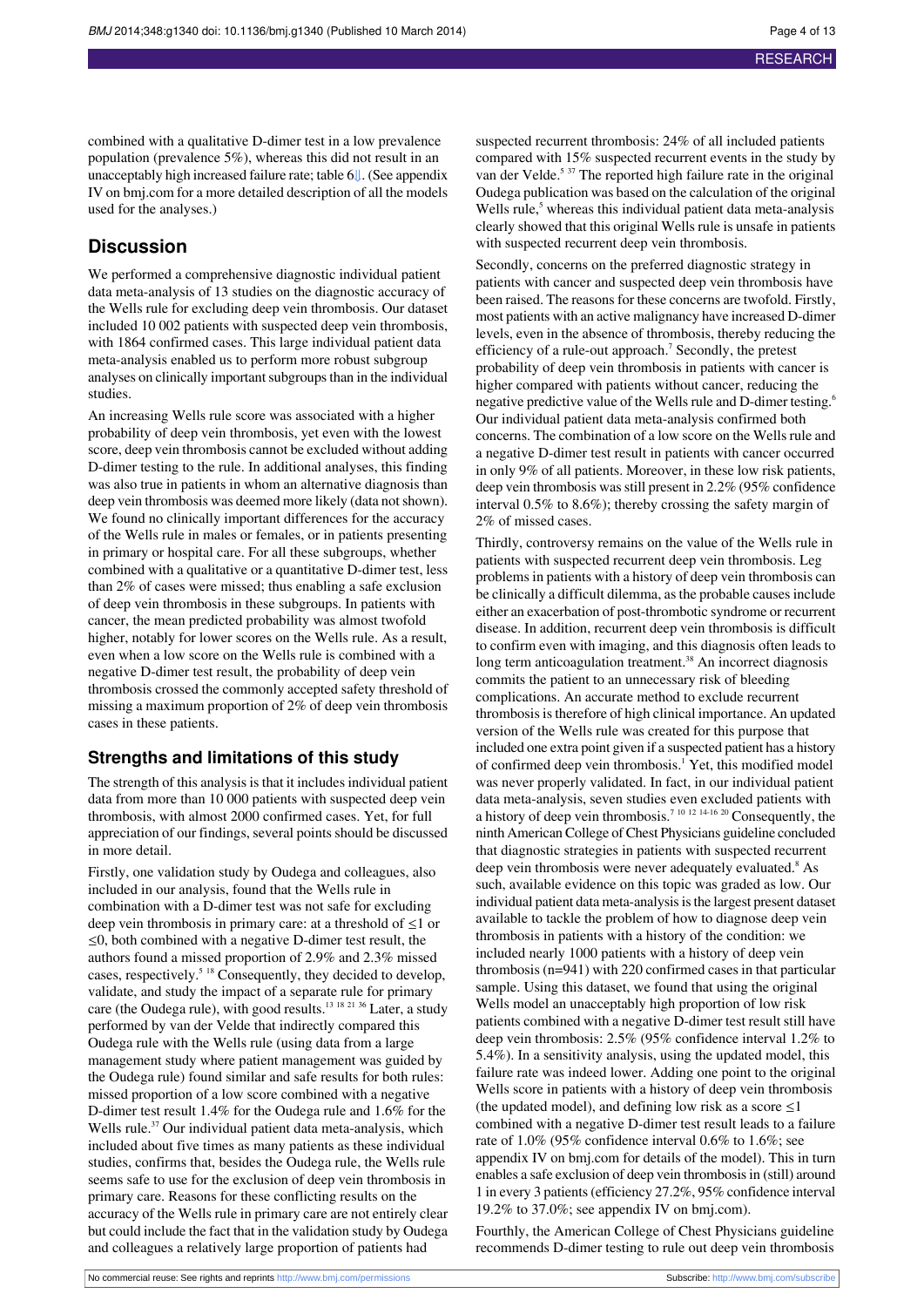in those with a low score on the Wells rule; a negative D-dimer test result precludes the need for imaging.<sup>8</sup> Our individual patient data meta-analysis confirmed that recommendation, and as such that finding of our analyses is not novel. Yet, different thresholds on the Wells rule have been defined to categorise patients as low risk. The Wells rule can be either trichotomised (three level Wells rule; low score  $\leq 0$ , moderate score 1 or 2, and high score  $>$ 2) or dichotomised (two level Wells rule; unlikely score  $\leq$ 1 and likely score  $\geq$ 2).<sup>1</sup> The evidence summarised in the American College of Chest Physicians guideline suggested that moderately sensitive D-dimer tests(such as qualitative point of care D-dimer tests) are only safe in patients defined as low risk by the three level Wells rule (score  $\leq$ 0), whereas highly sensitive laboratory based D-dimer testing (using assay specific cut-offs, usually <500 µg/L) can still safely exclude deep vein thrombosis in patients with a moderate pretest probability using the three level Wells rule (score 1 or 2). $^{39\,40}$  Yet, evidence on the pooled estimates for the safety of excluding deep vein thrombosis using the two level Wells rule combined with either point of care or laboratory based D-dimer testing was unfortunately lacking.<sup>8</sup> A novel finding of our individual patient data meta-analysis is that we can now provide such pooled estimates on the probability of deep vein thrombosis in patients with an unlikely score on the Wells rule  $(\leq 1)$  combined with either a point of care (qualitative) or a laboratory (quantitative) based negative D-dimer test result. Overall, the probability of deep vein thrombosis in this group of patients is low: 1.2% (95% confidence interval 0.7% to 1.8%). In addition, we found no clinically relevant differences for this probability using either a quantitative or a qualitative D-dimer test (see table 6). Qualitative assays do seem to be more efficient (notably in low prevalence populations, see table 6), which is not surprising given their higher specificity (fewer false positives). To increase the efficiency of quantitative D-dimer testing, notably in older people, an age adjusted cut-off was recently proposed: age×10 in patients aged more than 50 years. $4142$  In our dataset, information on quantitative D-dimer testing was available in 1930 patients. An additional analysis on the safety and efficiency of using this age adjusted cut-off indeed showed that (combined with the Wells rule) this still is a safe approach (failure rate 0.6%, 95% confidence interval 0.2% to 2.3%) with an, albeit small, higher efficiency (21%, 95% confidence interval 13% to 33%), compared with 18% (14% to 23%). Further prospective validation studies are needed on the actual clinical value of using this age adjusted cut-off in daily practice.

Finally, some methodological limitations should be considered. For instance, in many of the included studies no explicit blinding of the assessor of deep vein thrombosis to the results of the Wells rule and D-dimer testing was described. This potentially can lead to the situation that the assessor (who interprets the results of compression ultrasonography) incorporates this information on the Wells rule and D-dimer testing in deciding on the presence or absence of deep vein thrombosis—that is, incorporation bias. This can lead to a biased agreement between both and thus an overoptimistic estimate of the value of the Wells rule and D-dimer testing in assessing deep vein thrombosis.<sup>43</sup> Yet, in clinical practice this situation is almost always present. We hypothesise that the actual impact of such bias is, although inevitably present, small. Also, most studies used compression ultrasonography as (part of) the reference standard. Yet, it is widely acknowledged that this reference standard is less able to identify recurrent events, notably ipsilateral ones.<sup>8</sup> The original studies included in our individual patient dataset often poorly reported if suspected recurrent events were ipsilateral or contralateral, and this can have an (albeit

small) impact on our results. Finally, we performed additional analyses on the observed heterogeneity between studies and consequently the uncertainty around the probabilities of deep vein thrombosis for each Wells rule score. In this regard, prediction intervals were calculated (indicating the expected range of probabilities of deep vein thrombosis for each Wells rule score if a new study would be performed) that indeed showed relatively wide intervals and thus heterogeneity around our estimates (see table 4). Yet, this was mainly explained by differences in the prevalence of deep vein thrombosis in the different include studies. In table 4 all analyses are repeated with prevalence set at  $15\%$ , as this prevalence best reflects recent studies, particularly for a European or primary care based healthcare setting.<sup>13 40</sup>

#### **Clinical recommendations and conclusions**

Based on our large individual patient data meta-analysis, we can give various clinical recommendations. Firstly, the Wells rule can be used to assess the pretest probability of deep vein thrombosis in suspected patients as this probability increases with higher scores. Subsequently, this pretest probability of deep vein thrombosis can drive further diagnostic examinations. As summarised in the ninth American College of Chest Physicians guideline, this generally means compression ultrasonography in patients with a high score on the Wells rule and D-dimer testing in patients with a low score on the Wells rule.<sup>8</sup> Secondly, in terms of ruling-out deep vein thrombosis, an unlikely score  $(\leq 1)$  on the Wells rule combined with a negative D-dimer test result can safely exclude deep vein thrombosis in about 1 in every 3 patients, missing less than 2% of cases. No clinically relevant differences were observed on this safety margin of 2% with either a qualitative point of care or a quantitative laboratory based D-dimer assay. Thirdly, except for patients with an active malignancy or in patients with suspected recurrent thrombosis, these findings are robust across different clinically relevant subgroups. In patients with an active malignancy, exclusion of deep vein thrombosis is not only less safe but also, and perhaps more importantly, less efficient. For patients with suspected recurrent deep vein thrombosis, the use of the original Wells rule is less safe, whereas the modified model (where one extra point is given to patients with a history of deep vein thrombosis) enables the safe exclusion of deep vein thrombosis in suspected patients. Hence we recommend adding one extra point to the original Wells model in patients with a history of deep vein thrombosis.

Contributors: GJG and KGMM wrote the first version of the manuscript. NPAZ and KGMM provided statistical expertise. All analyses were performed by GJG and supervised by KGMM. All authors provided intellectual content and critically revised the manuscript. GJG had full access to all of the data in the study and takes responsibility for the integrity of the data and the accuracy of the data analysis.

Funding: This study received no funding.

Competing interests: All authors have completed the Unified Competing Interest form at [www.icmje.org/coi\\_disclosure.pdf](http://www.icmje.org/coi_disclosure.pdf) (available on request from the corresponding author) and declare: no support from any organisation for the submitted work; no financial relationships with any organisations that might have an interest in the submitted work in the previous three years, no other relationships or activities that could appear to have influenced the submitted work.

#### Ethical approval: Not required.

Data sharing: In this study individual patient data from 13 different studies are combined. Requests for data sharing can be sent to the first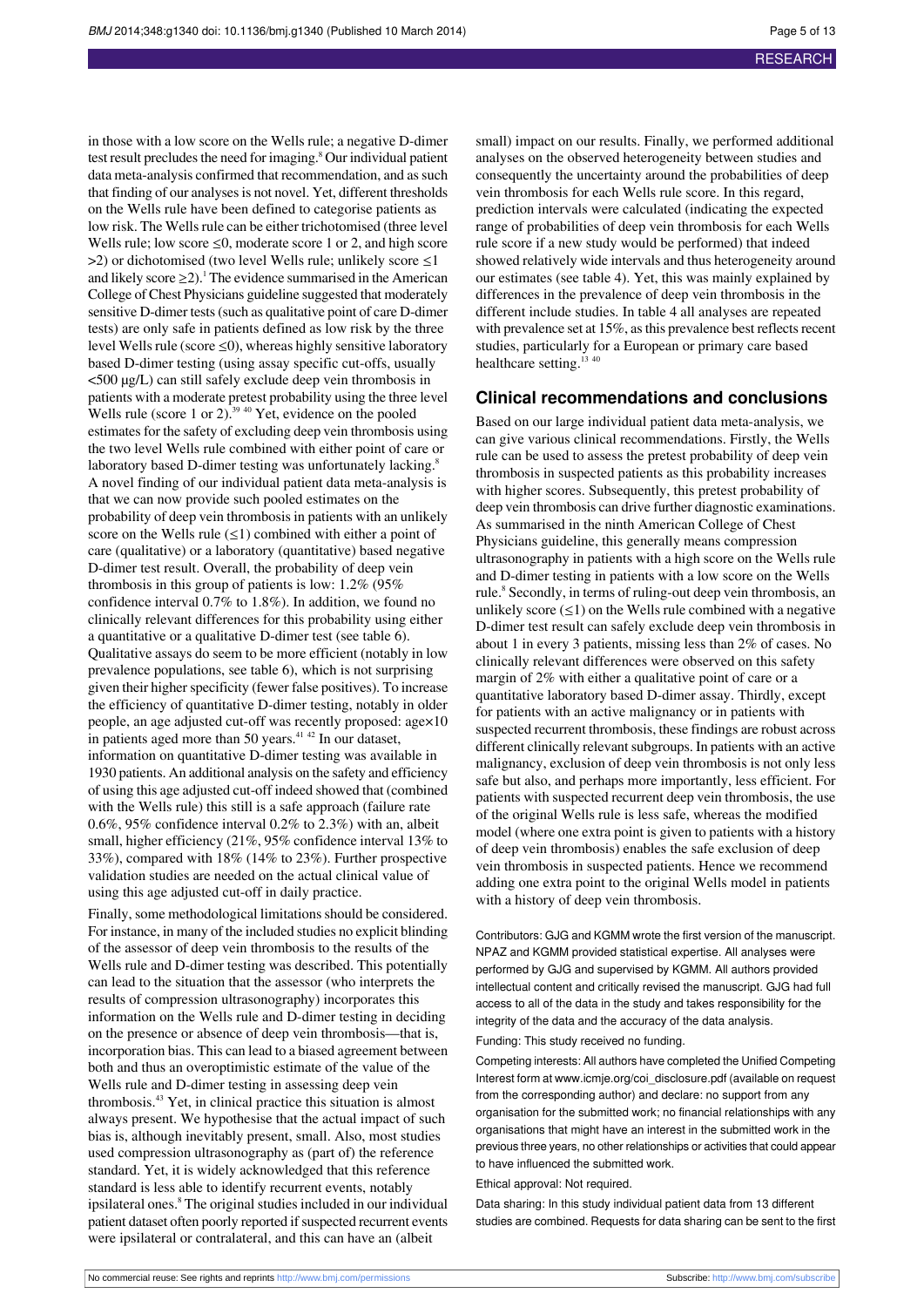#### **What is already known on this topic**

The Wells rule is a safe tool for the exclusion of deep vein thrombosis in unselected patients with an unlikely score, combined with a negative D-dimer test result

However, in various clinically important subgroups, such as patients with cancer or those presenting in primary care, the validity of the Wells rule is questioned

The optimal threshold on the Wells rule depending on type of D-dimer assay (qualitative or quantitative) used is currently unknown

#### **What this study adds**

The probability of deep vein thrombosis in patients with an unlikely Wells rule score (≤1) combined with a negative D-dimer test result is low (<2%), enabling exclusion of about one in three suspected patients

This finding is consistent in subgroups defined by sex, care setting (primary versus hospital), and type of D-dimer assay (qualitative versus quantitative)

In patients with cancer, the combination is neither safe nor efficient, and in patients with suspected recurrent disease one extra point should be added to the score to enable the safe exclusion of deep vein thrombosis

author of this paper (GJG), and are then discussed with all other coauthors.

Transparency: The lead author (GJG) affirms that the manuscript is an honest, accurate, and transparent account of the study being reported; that no important aspects of the study have been omitted; and that any discrepancies from the study as planned (and, if relevant, registered) have been explained.

- 1 Wells PS, Owen C, Doucette S, Fergusson D, Tran H. Does this patient have deep vein thrombosis? JAMA 2006;295:199-207.
- Le Gal G, Bounameaux H. Diagnosing pulmonary embolism: running after the decreasing prevalence of cases among suspected patients. J Thromb Haemost 2004;2:1244-6.
- 3 Reilly BM, Evans AT. Much ado about (doing) nothing. Ann Intern Med 2009;150:270-1. 4 Ten Cate-Hoek AJ, Prins MH. Management studies using a combination of D-dimer test result and clinical probability to rule out venous thromboembolism: a systematic review.
- J Thromb Haemost 2005;3:2465-70. 5 Oudega R, Hoes AW, Moons KG. The Wells rule does not adequately rule out deep venous thrombosis in primary care patients. Ann Intern Med 2005;143:100-7.
- 6 Lee A. VTE in patients with cancer—diagnosis, prevention, and treatment. Thromb Res 2008;123:(Suppl 1):S50-4.
- 7 Schutgens RE, Beckers MM, Haas FJ, Biesma DH. The predictive value of D-dimer measurement for cancer in patients with deep vein thrombosis. Haematologica 2005;90:214-9.
- 8 Bates SM, Jaeschke R, Stevens SM, Goodacre S, Wells PS, Stevenson MD, et al. Diagnosis of DVT: antithrombotic therapy and prevention of thrombosis, 9 ed. American College of Chest Physicians Evidence-Based Clinical Practice Guidelines. Chest 2012;141(2 Suppl):e351S-418S.
- 9 Andreou ER, Koru-Sengul T, Linkins L, Bates SM, Ginsberg JS, Kearon C. Differences in clinical presentation of deep vein thrombosis in men and women. J Thromb Haemost 2008;6:1713-9.
- 10 Anderson DR, Kovacs MJ, Kovacs G, Stiell I, Mitchell M, Khoury V, et al. Combined use of clinical assessment and d-dimer to improve the management of patients presenting to the emergency department with suspected deep vein thrombosis (the EDITED Study). J Thromb Haemost 2003;1:645-51.
- 11 Anderson DR, Wells PS, Stiell I, MacLeod B, Simms M, Gray L, et al. Management of patients with suspected deep vein thrombosis in the emergency department: combining .<br>use of a clinical diagnosis model with D-dimer testing. J Emerg Med 2000;19:225-30.
- 12 Bates SM, Kearon C, Crowther M, Linkins L, O'Donnell M, Douketis J, et al. A diagnostic strategy involving a quantitative latex D-dimer assay reliably excludes deep venous thrombosis. Ann Intern Med 2003;138:787-94.
- 13 Buller HR, Ten Cate-Hoek AJ, Hoes AW, Joore MA, Moons KG, Oudega R, et al. Safely ruling out deep venous thrombosis in primary care. Ann Intern Med 2009;150:229-35.
- 14 Elf JL, Strandberg K, Nilsson C, Svensson PJ. Clinical probability assessment and D-dimer determination in patients with suspected deep vein thrombosis, a prospective multicenter nanagement study. Thromb Res 2009;123:612-6.
- 15 Kearon C, Ginsberg JS, Douketis J, Crowther M, Brill-Edwards P, Weitz JI, et al. Management of suspected deep venous thrombosis in outpatients by using clinical assessment and D-dimer testing. Ann Intern Med 2001;135:108-11.
- 16 Kearon C, Ginsberg JS, Douketis J, Crowther MA, Turpie AG, Bates SM, et al. A randomized trial of diagnostic strategies after normal proximal vein ultrasonography for suspected deep venous thrombosis: D-dimer testing compared with repeated ultrasonography. Ann Intern Med 2005;142:490-6.
- 17 Kraaijenhagen RA, Piovella F, Bernardi E, Verlato F, Beckers EA, Koopman MM, et al. Simplification of the diagnostic management of suspected deep vein thrombosis. Arch Intern Med 2002;162:907-11.
- 18 Oudega R, Moons KG, Hoes AW. Ruling out deep venous thrombosis in primary care. A simple diagnostic algorithm including D-dimer testing. Thromb Haemost 2005;94:200-5. 19 Schutgens RE, Ackermark P, Haas FJ, Nieuwenhuis HK, Peltenburg HG, Pijlman AH, et
- al. Combination of a normal D-dimer concentration and a non-high pretest clinical probability score is a safe strategy to exclude deep venous thrombosis. Circulation 2003;107:593-7.
- 20 Stevens SM, Elliott CG, Chan KJ, Egger MJ, Ahmed KM. Withholding anticoagulation after a negative result on duplex ultrasonography for suspected symptomatic deep venous thrombosis. Ann Intern Med 2004;140:985-91.
- 21 Toll DB, Oudega R, Bulten RJ, Hoes AW, Moons KG. Excluding deep vein thrombosis safely in primary care. J Fam Pract 2006;55:613-8.
- 22 Wells PS, Anderson DR, Rodger M, Forgie M, Kearon C, Dreyer J, et al. Evaluation of D-dimer in the diagnosis of suspected deep-vein thrombosis. N Engl J Med 2003;349:1227-35.
- 23 Geersing GJ, Bouwmeester W, Zuithoff P, Spijker R, Leeflang M, Moons KG. Search filters for finding prognostic and diagnostic prediction studies in Medline to enhance systematic reviews. PLoS One 2012;7:e32844.
- 24 Donders AR, van der Heijden GJ, Stijnen T, Moons KG. Review: a gentle introduction to imputation of missing values. J Clin Epidemiol 2006;59:1087-91.
- 25 Groenwold RH, Donders AR, Roes KC, Harrell FE Jr, Moons KG. Dealing with missing outcome data in randomized trials and observational studies. Am J Epide 2012;175:210-7.
- 26 Schafer JL, Graham JW. Missing data: our view of the state of the art. Psychol Methods 2002;7:147-77.
- 27 Koopman L, van der Heijden GJ, Grobbee DE, Rovers MM. Comparison of methods of handling missing data in individual patient data meta-analyses: an empirical example on antibiotics in children with acute otitis media. Am J Epidemiol 2008;167:540-5.
- 28 Abo-Zaid G, Guo B, Deeks JJ, Debray TP, Steyerberg EW, Moons KG, et al. Individual participant data meta-analyses should not ignore clustering. J Clin Epidemiol 2013;66:865-73 e4.
- Austin PC, Goel V, van Walraven C. An introduction to multilevel regression models. Can J Public Health 2001;92:150-4.
- 30 Debray TP, Moons KG, Abo-Zaid GM, Koffijberg H, Riley RD. Individual participant data meta-analysis for a binary outcome: one-stage or two-stage? PLoS One 2013;8:e60650. Greenland S. Principles of multilevel modelling. Int J Epidemiol 2000;29:158-67.
- 32 Marcucci M, Smith CT, Douketis JD, Tosetto A, Baglin T, Cushman M, et al. Patient-level compared with study-level meta-analyses demonstrate consistency of D-dimer as predictor of venous thromboembolic recurrences. J Clin Epidemiol 2013;66:415-25.
- 33 Urbach DR, Austin PC. Conventional models overestimate the statistical significance of volume-outcome associations, compared with multilevel models. J Clin Epidemiol 2005;58:391-400.
- 34 Greenland S. When should epidemiologic regressions use random coefficients? Biometrics 2000;56:915-21.
- 35 Riley RD, Higgins JP, Deeks JJ. Interpretation of random effects meta-analyses. BMJ 2011;342:d549.
- 36 Toll DB, Oudega R, Vergouwe Y, Moons KG, Hoes AW. A new diagnostic rule for deep vein thrombosis: safety and efficiency in clinically relevant subgroups. Fam Pract 2008;25:3-8.
- 37 Van der Velde EF, Toll DB, Ten Cate-Hoek AJ, Oudega R, Stoffers HE, Bossuyt PM, et al. Comparing the diagnostic performance of 2 clinical decision rules to rule out deep vein thrombosis in primary care patients. Ann Fam Med 2011;9:31-6.
- 38 Palareti G, Cosmi B, Legnani C, Tosetto A, Brusi C, Iorio A, et al. D-dimer testing to determine the duration of anticoagulation therapy. N Engl J Med 2006;355:1780-9.
- 39 Fancher TL, White RH, Kravitz RL. Combined use of rapid D-dimer testing and estimation of clinical probability in the diagnosis of deep vein thrombosis: systematic review. BMJ 2004;329:821.
- 40 Geersing GJ, Janssen KJ, Oudega R, Bax L, Hoes AW, Reitsma JB, et al. Excluding venous thromboembolism using point of care D-dimer tests in outpatients: a diagnostic meta-analysis. BMJ 2009;339:b2990.
- Schouten HJ, Geersing GJ, Koek HL, Zuithoff NP, Janssen KJ, Douma RA, et al. Diagnostic accuracy of conventional or age adjusted D-dimer cut-off values in older patients with suspected venous thromboembolism: systematic review and meta-analysis. .<br>BMJ 2013:346:f2492.
- Douma RA, le Gal G, Sohne M, Righini M, Kamphuisen PW, Perrier A, et al. Potential of an age adjusted D-dimer cut-off value to improve the exclusion of pulmonary embolism in older patients: a retrospective analysis of three large cohorts. BMJ 2010;340:c1475.
- 43 Lijmer JG, Mol BW, Heisterkamp S, Bonsel GJ, Prins MH, van der Meulen JH, et al. Empirical evidence of design-related bias in studies of diagnostic tests. JAMA 1999;282:1061-6.

**Accepted:** 28 January 2014

#### Cite this as: BMJ 2014;348:g1340

This is an Open Access article distributed in accordance with the Creative Commons Attribution Non Commercial (CC BY-NC 3.0) license, which permits others to distribute, remix, adapt, build upon this work non-commercially, and license their derivative works on different terms, provided the original work is properly cited and the use is non-commercial. See: <http://creativecommons.org/licenses/by-nc/3.0/>.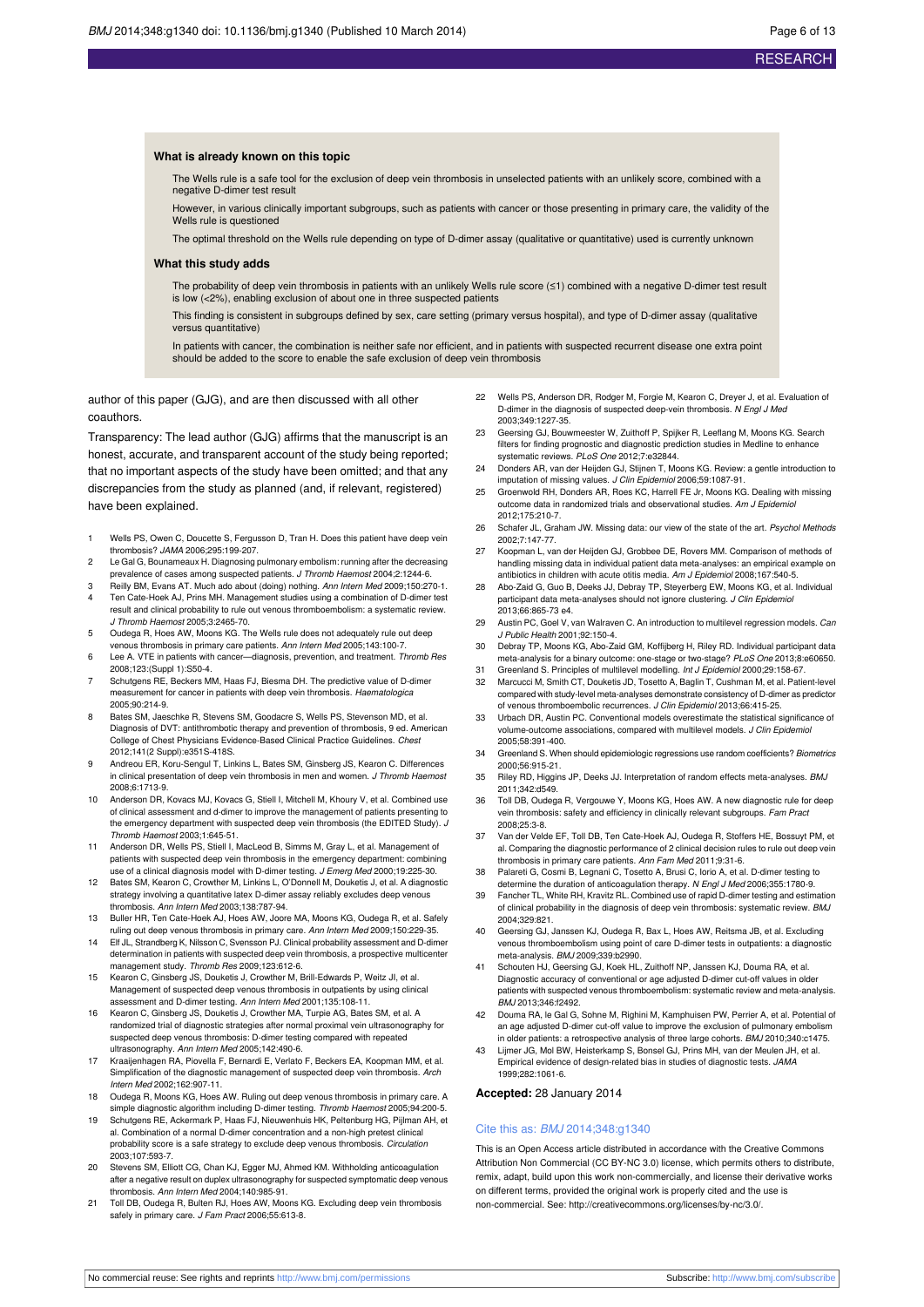### **Tables**

<span id="page-6-0"></span>Table 1| Items included in Wells rule, and patient characteristics of individual patient dataset included in meta-analysis. Values are numbers **(percentages) unless stated otherwise**

| <b>Variables</b>                                                            | Point     | <b>Values</b> |  |
|-----------------------------------------------------------------------------|-----------|---------------|--|
| Items in Wells rule*:                                                       |           |               |  |
| Active cancer                                                               |           | 834 (8.3)     |  |
| Paralysis, paresis, or recent immobilisation of leg with plaster            |           | 613(6.1)      |  |
| Recently bedridden >3 days or major surgery <4 weeks                        |           | 1111(11.1)    |  |
| Localised tenderness of deep venous system                                  |           | 5098 (51.0)   |  |
| Entire leg swollen                                                          |           | 2767 (27.7)   |  |
| Calf swelling >3 cm                                                         |           | 3015(30.1)    |  |
| Pitting oedema                                                              |           | 4784 (47.8)   |  |
| Collateral superficial veins                                                |           | 1216 (12.2)   |  |
| Alternative diagnosis as likely as or more likely than deep vein thrombosis | $-2$      | 4762 (47.6)   |  |
| History of deep vein thrombosist                                            |           | 941 (9.9)     |  |
| Median (SD) age (years)                                                     | <b>NA</b> | 59 (17)       |  |
| Females                                                                     | <b>NA</b> | 6155 (61.5)   |  |

NA=not applicable.

\*Scores can be trichotomised into low (≤0), moderate (1 or 2) and high (≥3), or dichotomised into deep vein thrombosis unlikely (≤1) or likely (>1). †Only awarded one point in modified Wells rule. Also, data on history were available for 9461 patients (95% of total dataset of 10 002 patients).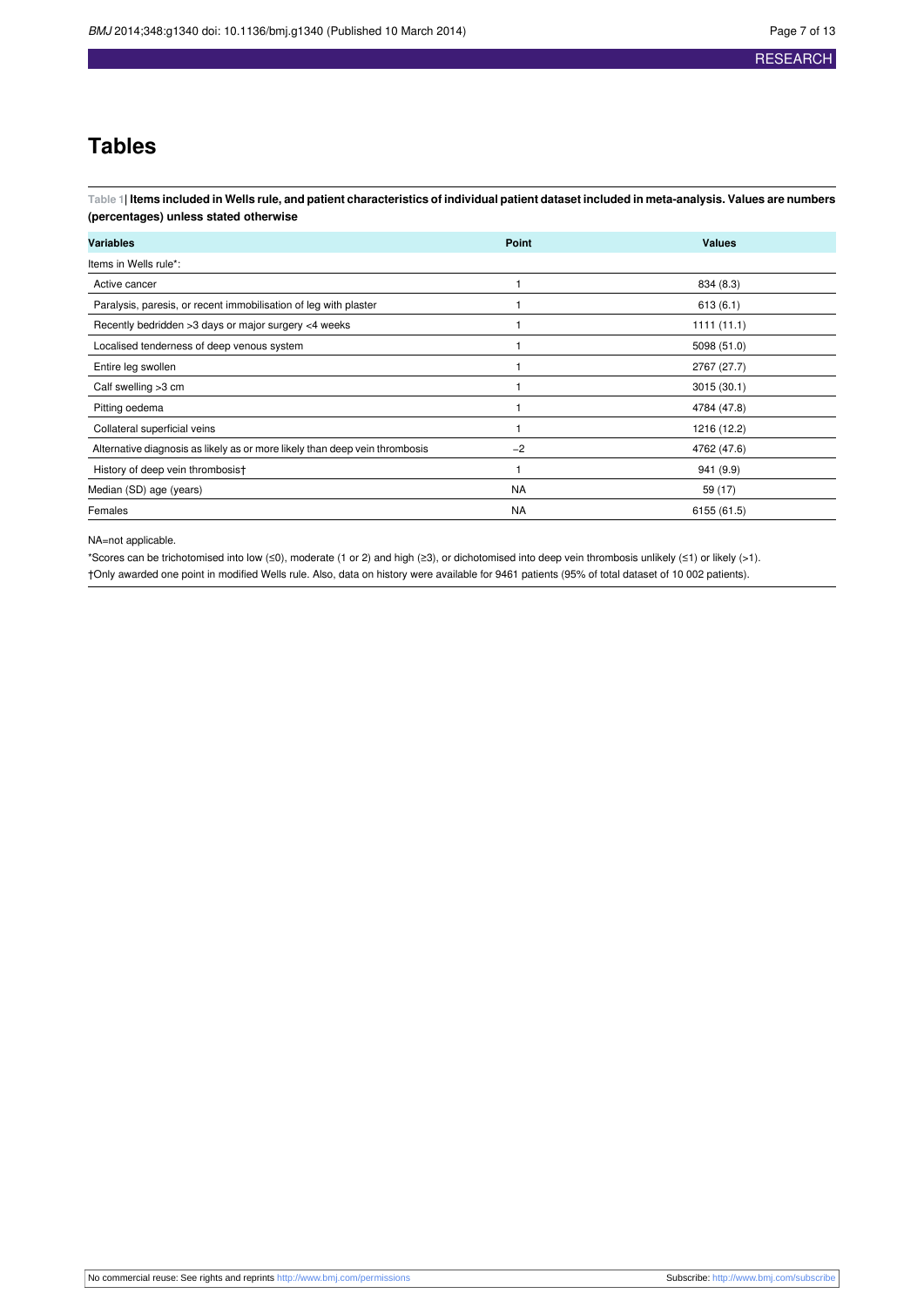#### <span id="page-7-0"></span>**Table 2| Characteristics of 13 included studies in individual patient data meta-analysis**

| <b>Reference</b>                 | Country         | No of patients | Reference used                            | No (%) with DVT |
|----------------------------------|-----------------|----------------|-------------------------------------------|-----------------|
| Anderson 2000 <sup>11</sup>      | Canada          | 153            | Compression ultrasonography or venography | 26 (17)         |
| Kearon 2001 <sup>15</sup>        | Canada          | 429            | Compression ultrasonography or venography | 61 (14)         |
| Kraaijenhagen 2002 <sup>1/</sup> | The Netherlands | 1756           | Compression ultrasonography               | 411 (23)        |
| Anderson 2003 <sup>10</sup>      | Canada          | 1075           | Compression ultrasonography or venography | 190 (18)        |
| Bates 2003 <sup>12</sup>         | Canada          | 550            | Compression ultrasonography               | 55 (10)         |
| Schutgens 2003 <sup>19</sup>     | The Netherlands | 814            | Compression ultrasonography               | 318 (39)        |
| Wells $2003^{22}$                | Canada          | 541            | Compression ultrasonography               | 121 (22)        |
| Stevens 2004 <sup>20</sup>       | <b>USA</b>      | 436            | Compression ultrasonography               | 42 (10)         |
| Oudega 2005 <sup>18*</sup>       | The Netherlands | 1295           | Compression ultrasonography               | 289 (22)        |
| Kearon 2005 <sup>16</sup>        | Canada          | 809            | Compression ultrasonography or venography | 42 (5)          |
| Toll 2006 <sup>21*</sup>         | The Netherlands | 791            | Compression ultrasonography               | 126 (16)        |
| Elf 2009 <sup>14</sup>           | Sweden          | 325            | Compression ultrasonography or venography | 52 (16)         |
| AMUSE study 2009 <sup>13*</sup>  | The Netherlands | 1028           | Compression ultrasonography               | 131 (13)        |

DVT=deep vein thrombosis.

\*Included only primary care outpatients; all other studies included secondary care outpatients.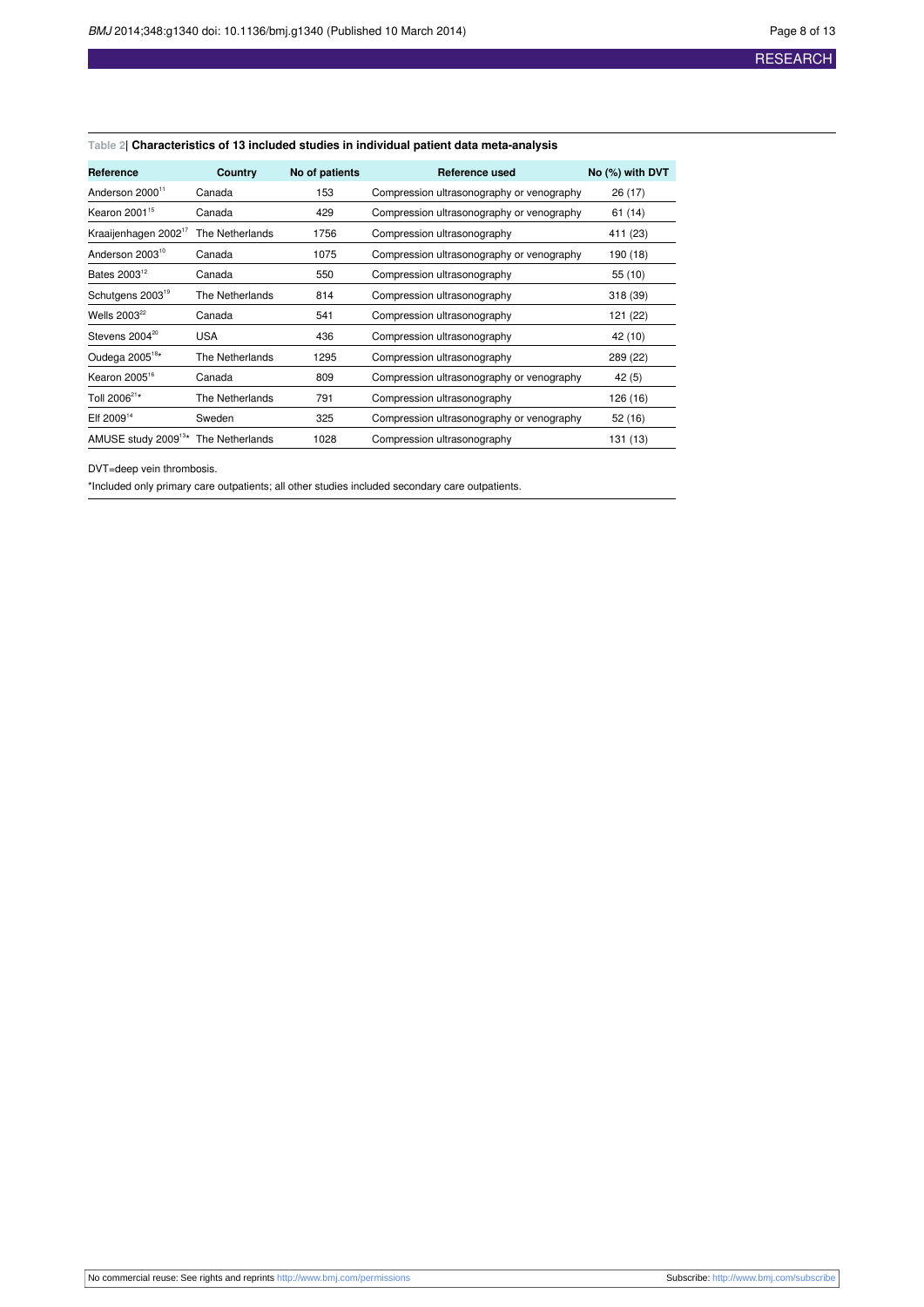<span id="page-8-0"></span>Table 3| Mean predicted probabilities for deep vein thrombosis (DVT) for each score on Wells rule in various subgroups. Values are **percentages (95% confidence intervals)**

| Wells | <b>Care setting</b>                     |                                         | <b>Sex</b>            |                    |                                                                                 |                             |                       |
|-------|-----------------------------------------|-----------------------------------------|-----------------------|--------------------|---------------------------------------------------------------------------------|-----------------------------|-----------------------|
| score | Overall                                 | <b>Primary</b>                          | Secondary or hospital | <b>Malignancy</b>  | Male                                                                            | Female                      | <b>History of DVT</b> |
| $-2$  | $2.8$ (2.1 to 3.8)                      | $2.2$ (1.5 to 3.0)                      | 4.6 (2.6 to 7.8)      | 5.9 (3.6 to 9.7)   | 4.5 (3.3 to 6.2)                                                                | $2.0$ (1.4 to 2.8)          | 5.7 (3.6 to 8.8)      |
| $-1$  | 4.8 (3.6 to 6.3)                        | 4.0 $(2.9 \text{ to } 5.4)$             | 6.4 (3.8 to 10.7)     | 8.9 (5.8 to 13.4)  | 7.1 (5.3 to 9.5)                                                                | $3.5(2.6 \text{ to } 4.7)$  | 8.6 (5.8 to 12.4)     |
| 0     | 7.9 (6.1 to 10.2)                       | 7.2 (5.4 to 9.6)                        | $9.0$ (5.5 to 14.5)   | 13.1 (9.2 to 18.4) | 11.0 (8.4 to 14.2)                                                              | 6.1 $(4.6 \text{ to } 8.0)$ | 12.8 (9.2 to 17.5)    |
| 1     | 12.8 (10.2 to 16.2)                     | 12.8 (9.9 to 16.6)                      | 12.5 (7.8 to 19.5)    |                    | 19.0 (14.2 to 24.9) 16.6 (13.0 to 20.9)                                         | 10.4 (8.0 to 13.3)          | 18.6 (14.0 to 24.3)   |
| 2     |                                         | 20.0 (15.9 to 24.8) 21.7 (17.1 to 27.2) | 17.1 (10.9 to 25.8)   |                    | 26.6 (20.9 to 33.3) 24.2 (19.4 to 29.8) 17.1 (13.5 to 21.4) 26.3 (20.4 to 33.2) |                             |                       |
| 3     | 30.0 (24.5 to 36.1) 34.4 (28.0 to 41.5) |                                         | 22.9 (14.9 to 33.4)   |                    | 36.0 (29.3 to 43.4) 34.0 (27.9 to 40.7) 26.9 (21.6 to 32.8) 35.8 (28.3 to 44.0) |                             |                       |
| 4     | 42.2 (35.5 to 49.3) 49.8 (42.1 to 57.5) |                                         | 30.0 (20.1 to 42.1)   |                    | 46.6 (38.7 to 54.7) 45.4 (38.1 to 52.9) 39.5 (32.8 to 46.8) 46.5 (37.3 to 55.9) |                             |                       |
| 5     | 55.6 (48.3 to 62.6) 65.2 (57.5 to 72.1) |                                         | 38.2 (26.4 to 51.5)   |                    | 57.5 (48.5 to 66.1) 57.3 (49.3 to 64.8) 53.8 (46.1 to 61.4) 57.5 (46.9 to 67.9) |                             |                       |
| 6     |                                         | 68.1 (61.2 to 74.4) 77.9 (71.5 to 83.3) | 47.0 (33.7 to 60.8)   |                    | 67.7 (58.0 to 76.1) 68.3 (60.5 to 75.3) 67.5 (59.9 to 74.3) 67.9 (56.5 to 77.5) |                             |                       |
| 7     |                                         | 78.5 (72.6 to 83.4 87.0 (82.2 to 90.6)  | 56.2 (41.8 to 69.5)   |                    | 76.5 (66.7 to 84.1) 77.7 (70.6 to 83.5) 78.8 (72.2 to 84.1) 76.7 (65.5 to 85.2) |                             |                       |
| 8     |                                         | 86.2 (81.2 to 89.8) 92.6 (89.5 to 94.9) | 64.9 (50.3 to 77.1)   |                    | 83.5 (74.3 to 89.8) 84.9 (78.9 to 89.4) 86.9 (81.1 to 90.7) 83.7 (73.4 to 90.6) |                             |                       |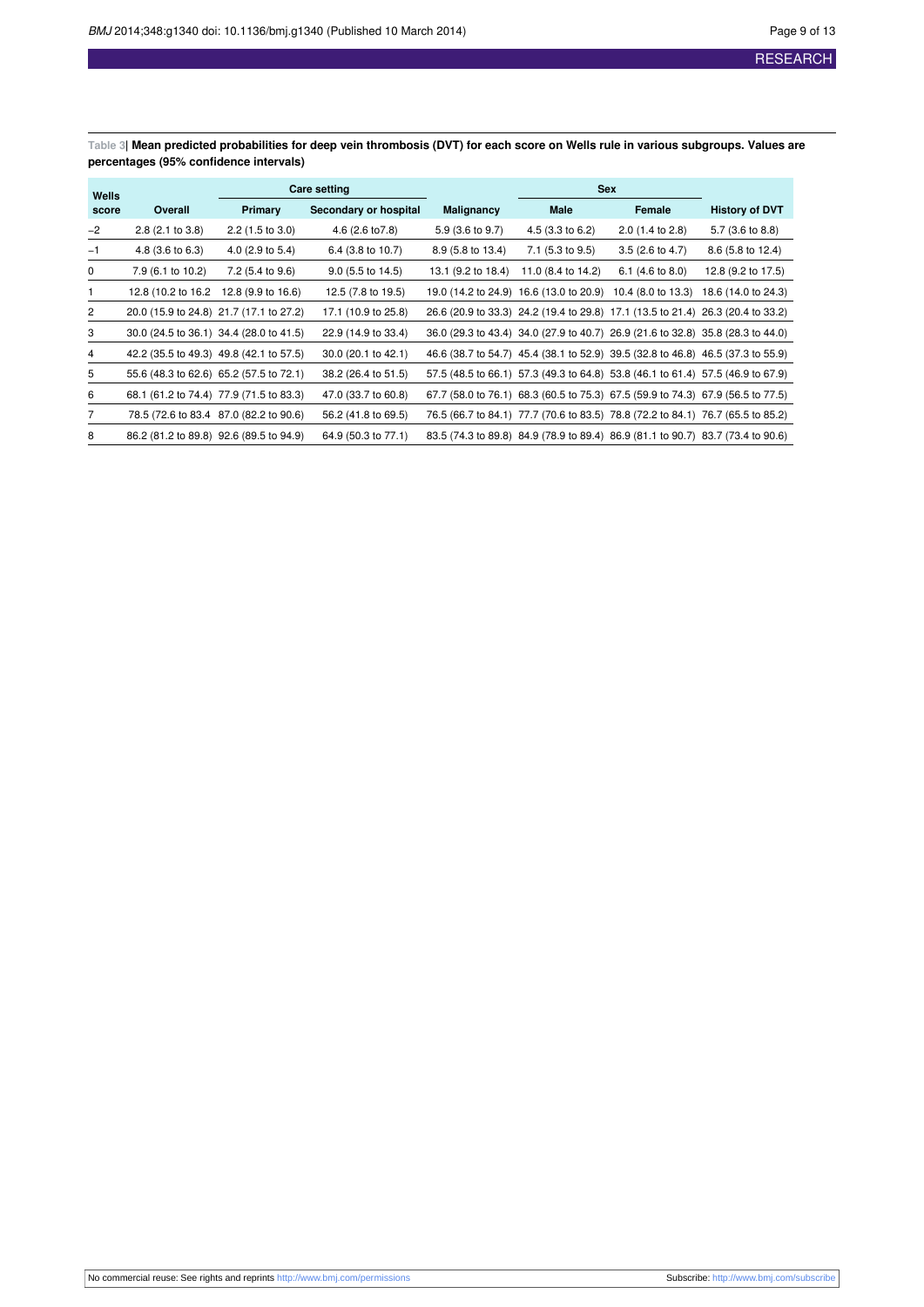<span id="page-9-0"></span>Table 4| Comparison of model estimates with actual observed rates of deep vein thrombosis (DVT). Values are percentages unless stated **otherwise**

|             |                                           |                         | <b>Model estimates</b>     | <b>Observed data</b>  |                            |                      |               |
|-------------|-------------------------------------------|-------------------------|----------------------------|-----------------------|----------------------------|----------------------|---------------|
|             | Heterogeneity analysis, prevalence set at |                         |                            |                       |                            |                      |               |
|             |                                           | <b>Overall analysis</b> |                            | 15%                   |                            | <b>Mean observed</b> | Range * of    |
| Wells score | No of patients                            | <b>Model estimate</b>   | <b>Prediction interval</b> | <b>Model estimate</b> | <b>Prediction interval</b> | <b>DVT</b> rate      | observed data |
| $-2$        | 970                                       | 2.8                     | $1.0 - 7.4$                | 1.9                   | $1.2 - 3.0$                | 3.5                  | $0 - 13.1$    |
| $-1$        | 1440                                      | 4.8                     | $1.8 - 12.0$               | 3.1                   | $2.0 - 4.8$                | 5.4                  | $0 - 10.4$    |
| 0           | 1870                                      | 7.9                     | $3.1 - 18.9$               | 5.2                   | $3.3 - 8.1$                | 8.1                  | $1.6 - 23.0$  |
|             | 1867                                      | 12.8                    | $5.1 - 28.4$               | 8.6                   | $5.6 - 13.0$               | 13.3                 | 4.9-39.4      |
| 2           | 1583                                      | 20.0                    | $8.5 - 40.4$               | 13.8                  | $9.1 - 20.2$               | 23.9                 | $8.2 - 42.5$  |
| 3           | 1110                                      | 30.0                    | 13.6-53.7                  | 21.3                  | 14.5-30.2                  | 36.3                 | 15.4-50.5     |
| 4           | 763                                       | 42.2                    | 21.2-66.5                  | 31.6                  | 22.3-42.5                  | 45.5                 | 22.4-93.5     |
| 5           | 304                                       | 55.6                    | 31.5-77.3                  | 43.9                  | 32.7-55.9                  | 57.2                 | 28.6-100      |
| 6           | 80                                        | 68.1                    | 43.9-85.4                  | 57.1                  | 45.0-68.4                  | 50.0                 | $0 - 86.7$    |
| 7           | 13                                        | 78.5                    | 57.1-90.9                  | 69.4                  | 57.9-78.8                  | 61.5                 | 42.9-100      |
| 8           | $\overline{2}$                            | 86.2                    | 69.3-94.5                  | 79.4                  | 69.8-86.5                  | 50.0                 | $0 - 100$     |

\*Observed in individual studies (see Appendix III on bmj.com for raw data). Heterogeneity was observed in our model estimates, as demonstrated by relatively wide prediction intervals and range of actual observed DVT rates for each Wells score. Adding prevalence as a covariate to the model resulted in smaller prediction intervals, demonstrating that much heterogeneity was explained by differences in prevalence of DVT over the included studies in our individual patient dataset (range 5-39%). In this table, prevalence is set at 15%, as this best reflects the prevalence of DVT in recent studies.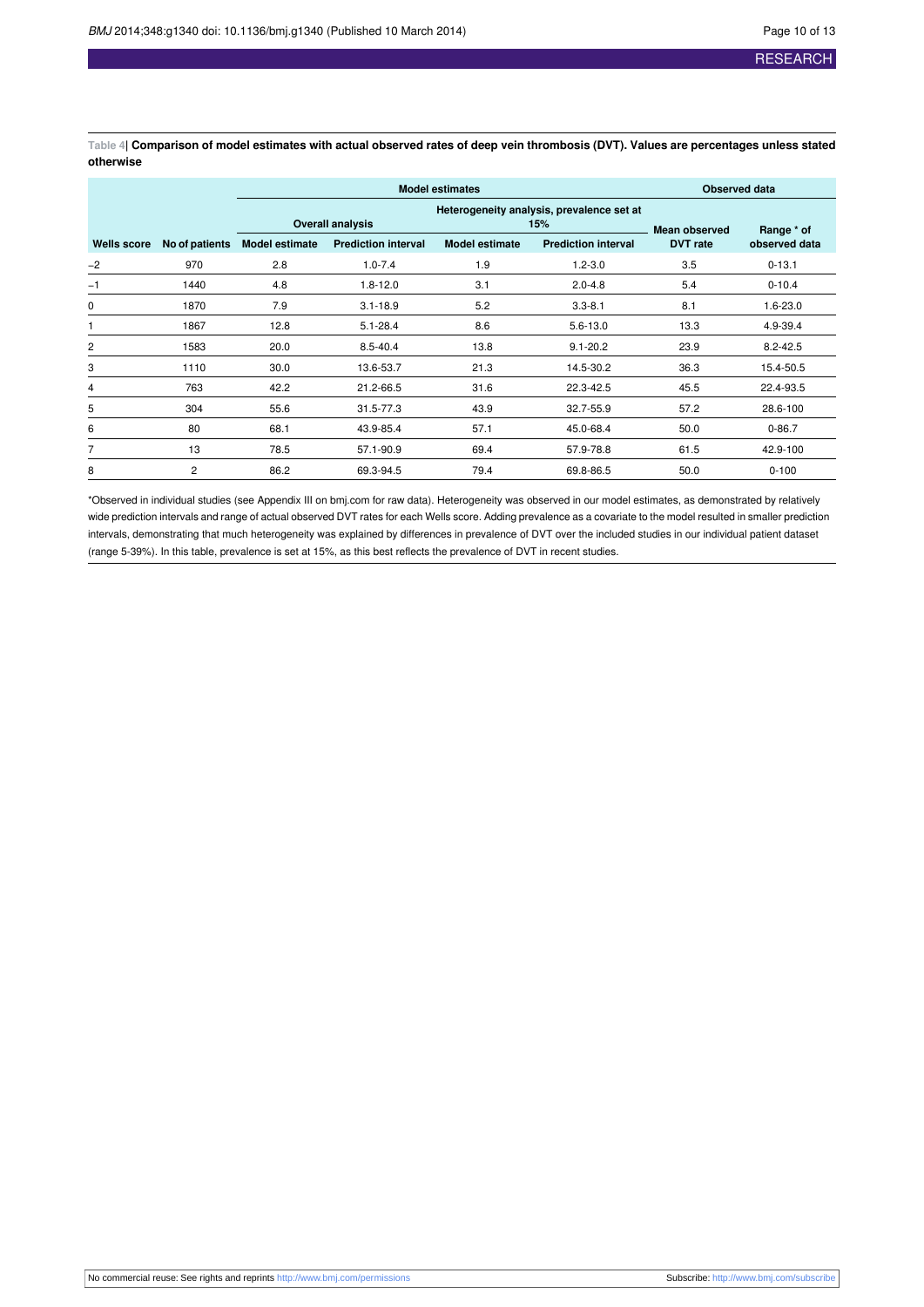<span id="page-10-0"></span>Table 5| Failure rate and efficiency of excluding deep vein thrombosis (DVT) using Wells rule and D-dimer testing in various subgroups. **Values are percentages (95% confidence intervals)**

| Accuracy      |                  |                                         | <b>Care setting</b>        |                            | Sex                                                                           |                            |                            |  |
|---------------|------------------|-----------------------------------------|----------------------------|----------------------------|-------------------------------------------------------------------------------|----------------------------|----------------------------|--|
| measures      | Overall          | Primary                                 | Secondary or hospital      | <b>Malignancy</b>          | Male                                                                          | Female                     | <b>History of DVT</b>      |  |
| Failure rate* | 1.2 (0.7 to 1.8) | $.4(0.9 \text{ to } 2.3)$               | $0.9(0.0 \text{ to } 1.9)$ | $2.2(0.5 \text{ to } 8.6)$ | 1.4 $(0.8 \text{ to } 2.6)$                                                   | $1.0(0.6 \text{ to } 1.8)$ | $2.5(1.2 \text{ to } 5.4)$ |  |
| Efficiency†   |                  | 28.9 (20.3 to 39.5) 32.8 (21.8 to 46.1) | 23.1 (12.8 to 38.3)        |                            | 9.1 (5.5 to 14.7) 24.2 (16.5 to 34.1) 32.0 (22.6 to 43.2) 30.0 (20.2 to 42.2) |                            |                            |  |

\*Defined as mean predicted probability of DVT in patients with an unlikely score on the Wells rule (≤1), combined with a negative D-dimer test result. †Defined as proportion of patients in this low risk group.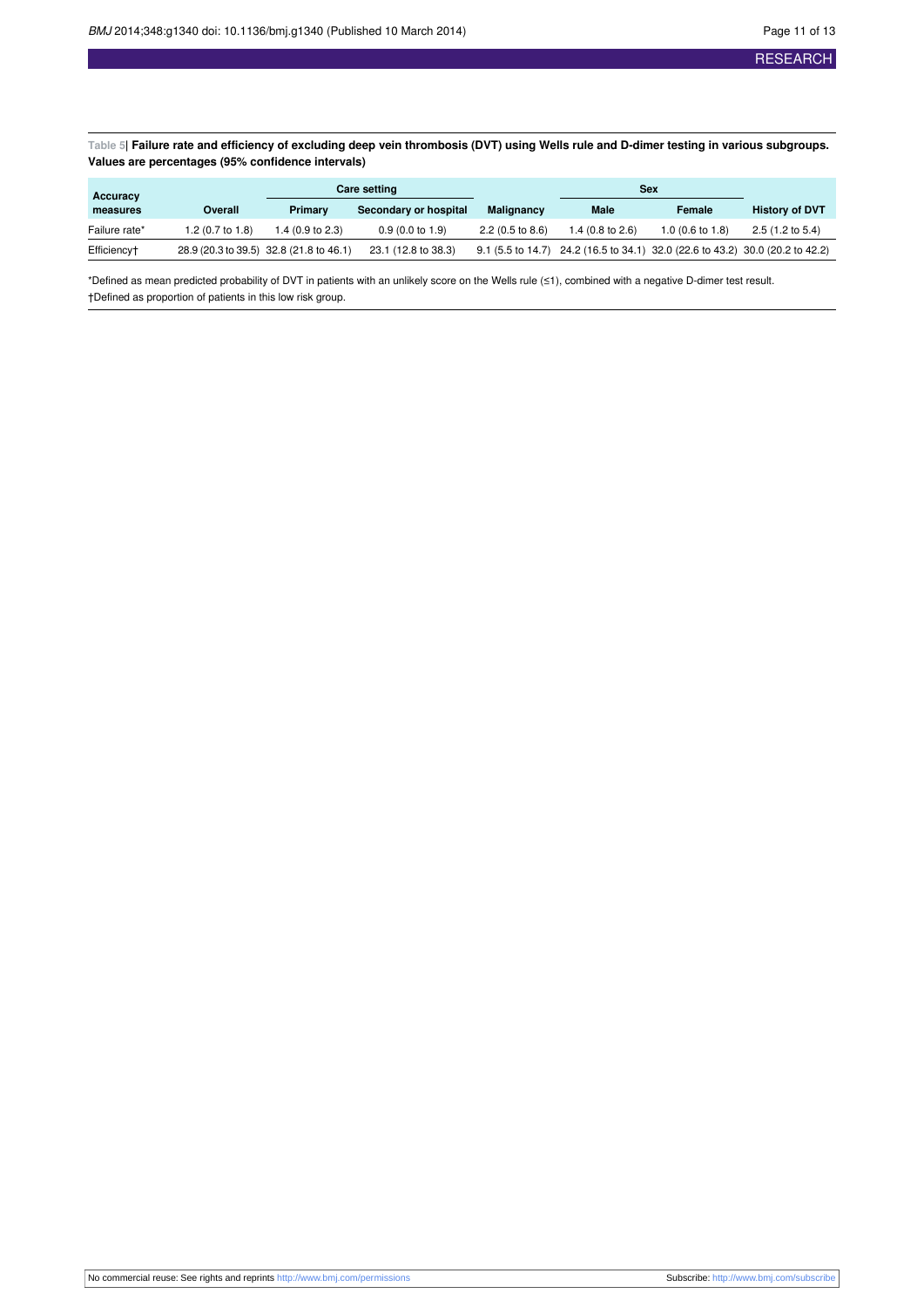<span id="page-11-0"></span>Table 6| Failure rate and efficiency of excluding deep vein thrombosis (DVT) using the Wells rule and D-dimer testing, depending on type **of D-dimer assay and prevalence of DVT. Values are percentages (95% confidence intervals)**

|               | Prevalence 5%    |                            | <b>Prevalence 15%</b>                                                                                                                        |                            | <b>Prevalence 40%</b>      |                             |
|---------------|------------------|----------------------------|----------------------------------------------------------------------------------------------------------------------------------------------|----------------------------|----------------------------|-----------------------------|
|               |                  |                            | Accuracy measures Quantitative D-dimer Qualitative D-dimer Quantitative D-dimer Qualitative D-dimer Quantitative D-dimer Qualitative D-dimer |                            |                            |                             |
| Failure rate* | $0.1$ (0 to 0.2) | $0.2(0.1 \text{ to } 0.4)$ | $0.4$ (0.3 to 0.6)                                                                                                                           | $0.6(0.4 \text{ to } 0.9)$ | $0.8(0.6 \text{ to } 1.1)$ | 1.2 $(0.8 \text{ to } 1.7)$ |
| Efficiency†   | 23 (10 to 45)    | 49 (29 to 70)              | 21 (13 to 32)                                                                                                                                | 46 (35 to 57)              | 19 (14 to 24)              | 42 (36 to 50)               |

\*Defined as mean predicted probability of DVT in patients with an unlikely score on the Wells rule (≤1), combined with a negative D-dimer test result. †Defined as proportion of patients in this low risk group.